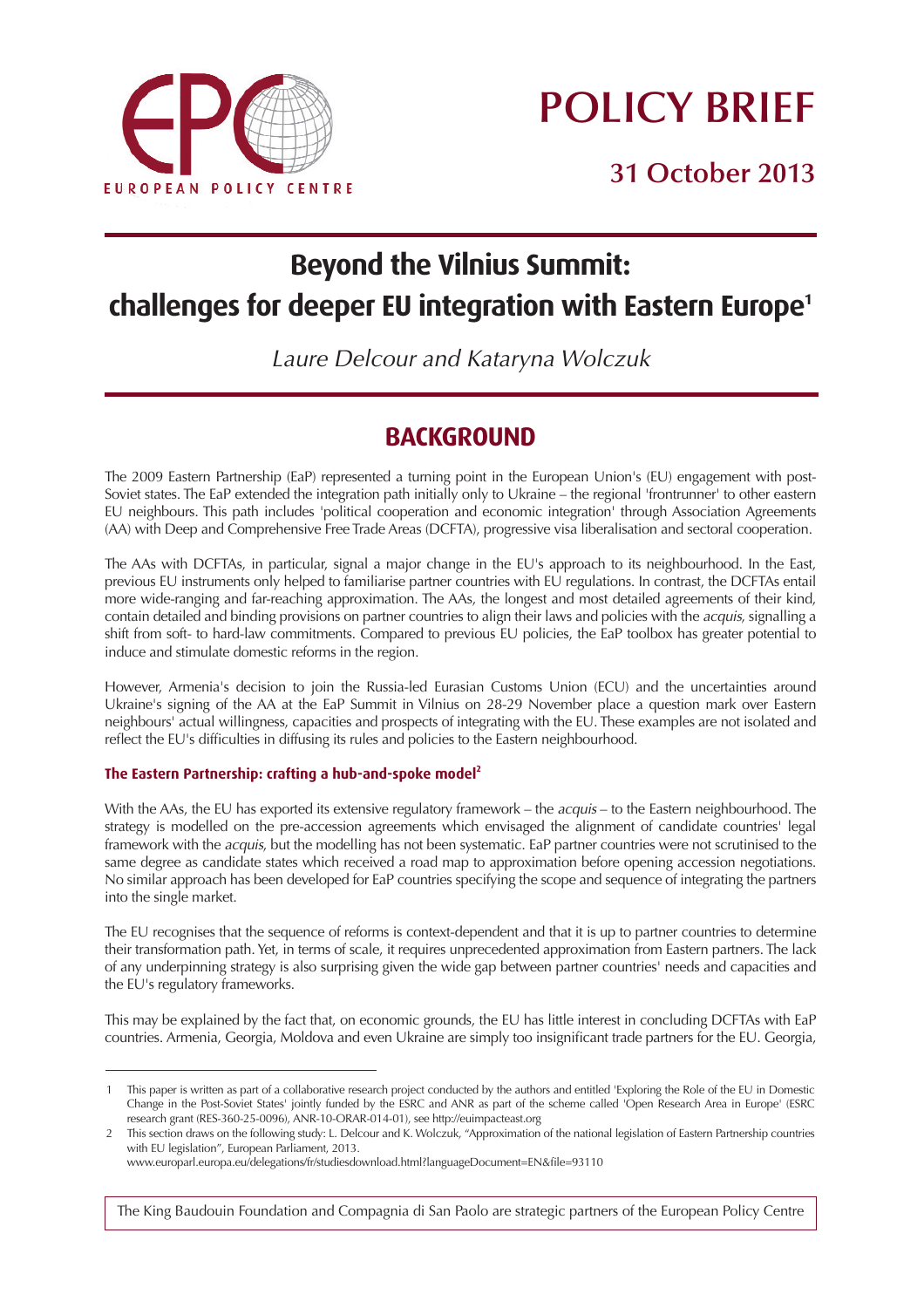for instance, accounts for 0.1% of the EU's exports, while the region's biggest country, Ukraine, totals 1.4% of EU exports. Trade flows with some partner countries are also shrinking. Trade with Ukraine has just started to recover after a sharp decrease in 2009 as a result of the crisis. Trade with Armenia has dwindled over the last five years. So the offer of deep economic integration through DCFTAs appears to be being extended to the Eastern neighbours primarily for political reasons rather than to reflect their trade salience for the EU. With DCFTAs, the EU seeks to promote 'prosperity, stability and security' in the neighbourhood by exporting its own regulatory governance that has proved successful within the Union over past decades.

While more ambitious, the EU approach has also become more rigid. Tough negotiations with Ukraine prompted the EU to shift to ex ante conditionality. Others (Moldova, Georgia and Armenia) were required to adopt 'key recommendations' before DCFTA negotiations could be launched.

Under the DCFTA, Eastern partners are to estimate the bulk of EU trade *acquis*. In the long term, this provides a clear template for reforms, yet in the short term it ignores their economic profiles and potential for exporting to the EU. Hence this rigid, complex and highly technical approach is something of a disincentive. DCFTAs export a package of rules with limited scope for adjustments to the economic, social and political context of EaP partner countries. In exchange, post-Soviet countries are offered the promise of access to EU markets. However, this prospect is remote and of limited benefit for most countries: Moldova, for instance, is currently only able to export honey to the EU. Thus, DCFTAs require considerable short- and medium-term efforts and costs from the Eastern partners, while the benefits are only likely to accrue in the longer term, if at all.

The EU is constructing a hub-and-spoke model with its Eastern neighbours through the conclusion of the AAs, and the DCFTAs offer an advanced form of economic integration. But paradoxically, this shift to hard law simultaneously increases the difficulty in approximation owing to the costs and uncertainties incurred by the partner countries. This alone reflects the gap between the EU and partner countries' agendas and needs.

### **STATE OF PLAY**

#### **The EU's offer and the Eastern partners: Mind the Gap**

The EU's confidence in the attractiveness of this offer is reflected in its 'take it or leave it' attitude towards partner countries. Yet, as a template for reforms for Eastern partners, the AA represents a significant challenge when it comes to implementation. Regulatory approximation with EU acquis in the Eastern neighbourhood is a costly and challenging proposition. It requires bearing upfront political and economic costs and embarking on challenging reforms in pursuit of probable long-term benefits from modernisation.

#### **Costs of approximation**

Legal approximation in EaP countries is voluntary and the degree of approximation should reflect the partners' preferences and capacities. But, in practice, the DCFTA envisages wide-ranging and far-reaching approximation, with the partner countries required to be aligned with 80-90% of the trade-related *acquis*. This entails significant economic and social costs which governments must take into account. To meet EU food safety requirements, partner countries have to create laboratories, introduce inspections and carry out extensive training. The costs of approximation are borne not only by state authorities but also by non-state actors, i.e. businesses. Small farms (the bulk of food producers in the South Caucasus) cannot afford to introduce the effective safety control systems required from all producers and operators under the DCFTA. It is estimated that, during enlargement, around half of the overall legal harmonisation costs were incurred by non-state actors who had to adjust to new regulations (e.g. SPS standards). The costs of implementing the DCFTA are likely to be prohibitively high for Eastern partners given their considerably lower level of development. These costs are not reflected in the current level of EU assistance to the region, nor in the quotas for the products which the countries export to the EU.

#### **Complexity of the system**

The intricate and dynamic system of EU rules was developed for market economies and is not easily transposed to the Eastern partners, given their political, economic and administrative context. In addition, the acquis is a fast-moving target that Eastern partners are finding difficult to focus on, let alone follow.

#### **Political sensitivity**

The implementation of the AAs strongly impacts domestic actors' interests and power configuration in partner countries. Competition and state aid rules are a good example. Implementing these rules would infringe on the vested interests of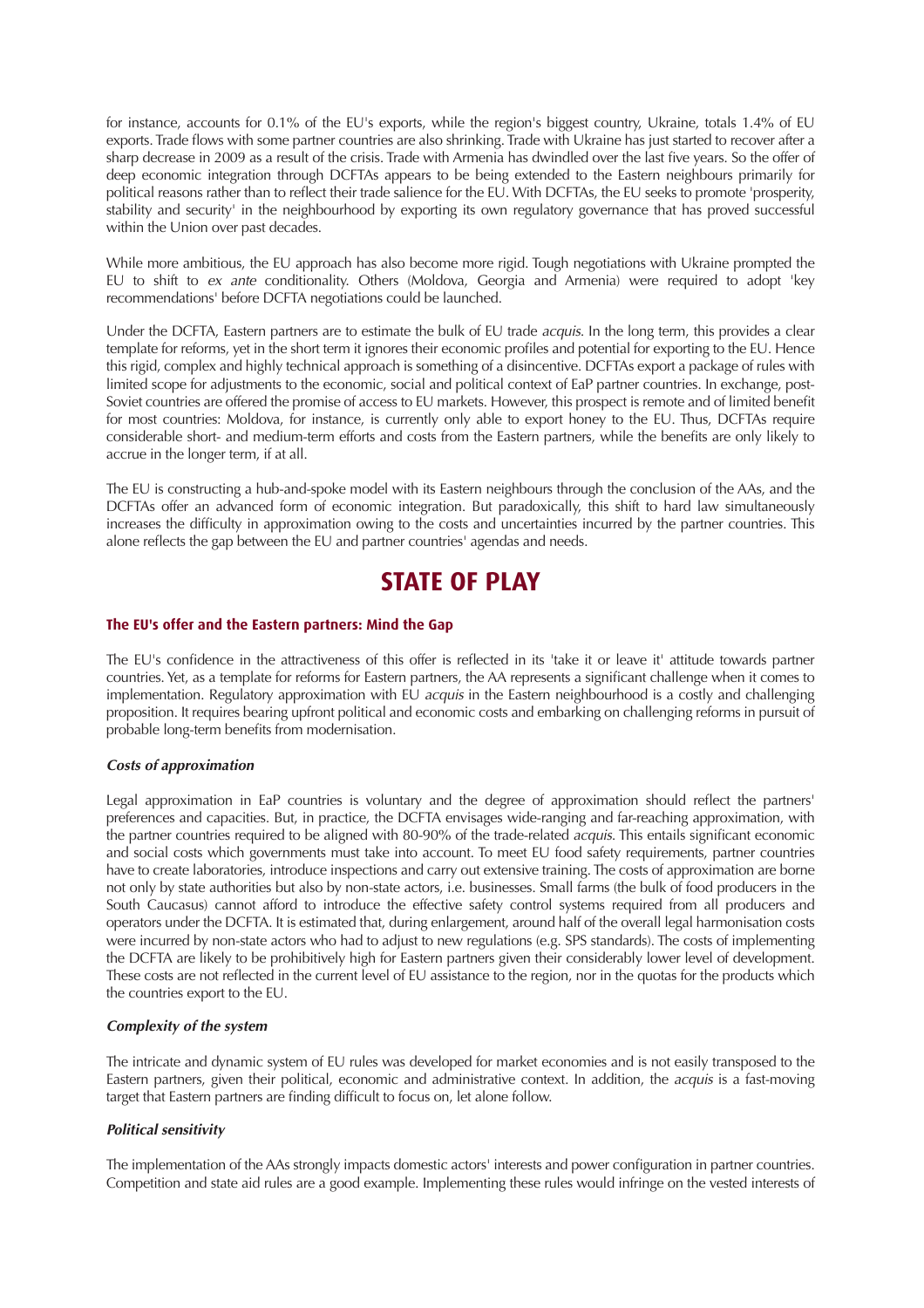powerful business players, who control domestic markets in a monopolistic way and have a strong and influential presence in governments and/or parliaments of the partner countries. Symptomatically, in Armenia, the dominance of powerful commodity-based cartels, strongly present in politics, inhibited the adoption and implementation of new laws on competition and state aid.

#### **Symbolism and Geopolitics**

Despite all the costs to be incurred, partner countries' elites continue to declare an interest in approximation with EU rules – even if only for the sake of maintaining the EU's symbolic engagement with their countries – because the AAs have tremendous symbolic value for the elites of the neighbouring countries. They are only too keen to demonstrate their success with the EU to their electorates and their neighbouring countries, including Russia.

But while the EU proposes functional integration, the post-Soviet elites' preferences for closer relations with the EU are often underpinned by geopolitical motives. Each partner state is afflicted by the insecurities which stem from weak statehood, concerns over territorial integrity and an overbearing neighbouring Russia. Unsurprisingly, geopolitics is the prism through which these countries view their relations with the EU.

#### **DCFTAs and the Eurasian Union: Detaching from the other hub**

The gap between the EU's pursuit of functional integration and partners' context has particular salience given EaP countries' dependency on the Russian market. Russia attracts 20.7% of Ukrainian exports (just below the EU, 21.8%). Although Moldovan and Armenian exports go primarily to the EU (totalling 51.9% and 35.4% of exports respectively), Russia is an important market for them, too (with 20.5% and 18.3%% of exports, respectively). Georgia is an exception, owing to the long-lasting Russian embargo that prompted a diversification of exports. However, due to relatively unrestricted access, the Russian and CIS markets will remain highly important for EaP countries.

The dynamics of economic cooperation and integration in the post-Soviet space have been changing rapidly. DCFTAs were counteracted by Russia's endeavours to promote deep economic integration, as evidenced by the launch of the ECU. Russia is now building its own hub, clearly aiming to become an alternative, competing hub to the EU, albeit drawing on the EU regulatory framework. This, in turn, can but strongly affect the EU's own policy in the East. The two processes are indeed closely interrelated. For instance, in cases where the EU restricts market access for key agricultural products from the EaP countries in the framework of the DCFTAs, the countries will have no choice but to rely on other markets. Not only will they be forced to adapt to regulations of the Russian/ECU market, but they will remain highly sensitive to political relations and any resulting economic costs for their electorates.

The emergence of the ECU has not been factored into the EU strategy. Until recently, the EU had been exceedingly confident that its offer would be accepted by EaP countries, not least because there was no viable alternative. The EU had overlooked the political and economic costs EaP countries had to pay both for complying with its own offer and for moving away from Russia. This lack of appreciation of the regional context is perhaps unsurprising given that all previous attempts to develop regional integration in the post-Soviet area failed. The ECU and the planned Eurasian Economic Union (2015) – a very ambitious and fast-moving project which is, for the first time, actually being implemented in its member states – has left the EU's Eastern strategy in a vulnerable position. Since the ECU entails deep economic integration and also relies on ex-ante approximation, the countries between the EU and Russia are caught in two different integration regimes. Russia's quest for expansion of the ECU to other post-Soviet states, which participate in the EaP, leaves the EU facing unprecedented challenges.

First, Russia is exploiting the EU's weaknesses by stressing the short-term costs and benefits from integration with the Eurasian regime, as opposed to the long-term benefits derived from integration with the EU. Second, Russia can draw upon a much broader spectrum of instruments (e.g. energy diplomacy) than the EU and, unlike the EU, does not hesitate to resort to 'sticks', i.e. punitive measures, if the 'carrots' promised are not attractive enough. This is illustrated by recent trade war and lengthy customs 'checks' with Ukraine, embargoes against Moldovan agricultural products, threats against Armenia to raise energy prices and actual arms sales to Azerbaijan. Third, as shown by these examples, Russia carefully selects its instruments from the wide array at its disposal and targets specific domestic actors.

While the EU offers a similar package to all EaP countries notwithstanding their particularities, Russia exploits their specific needs and vulnerabilities, due to the shared history, common legacies and multiple links that tie Russia and EaP countries together. As a result, the costs imposed by Moscow for 'moving away' from the newly-constructed Russian hub further increase the costs of, and risk associated with, closer integration with the EU.

No doubt, across the post-Soviet space, Russia has low credibility as a promoter of modernisation. If anything, the August 2013 'trade war' against Ukraine exposed how fragile is Russia's commitment to building a rule-based trading